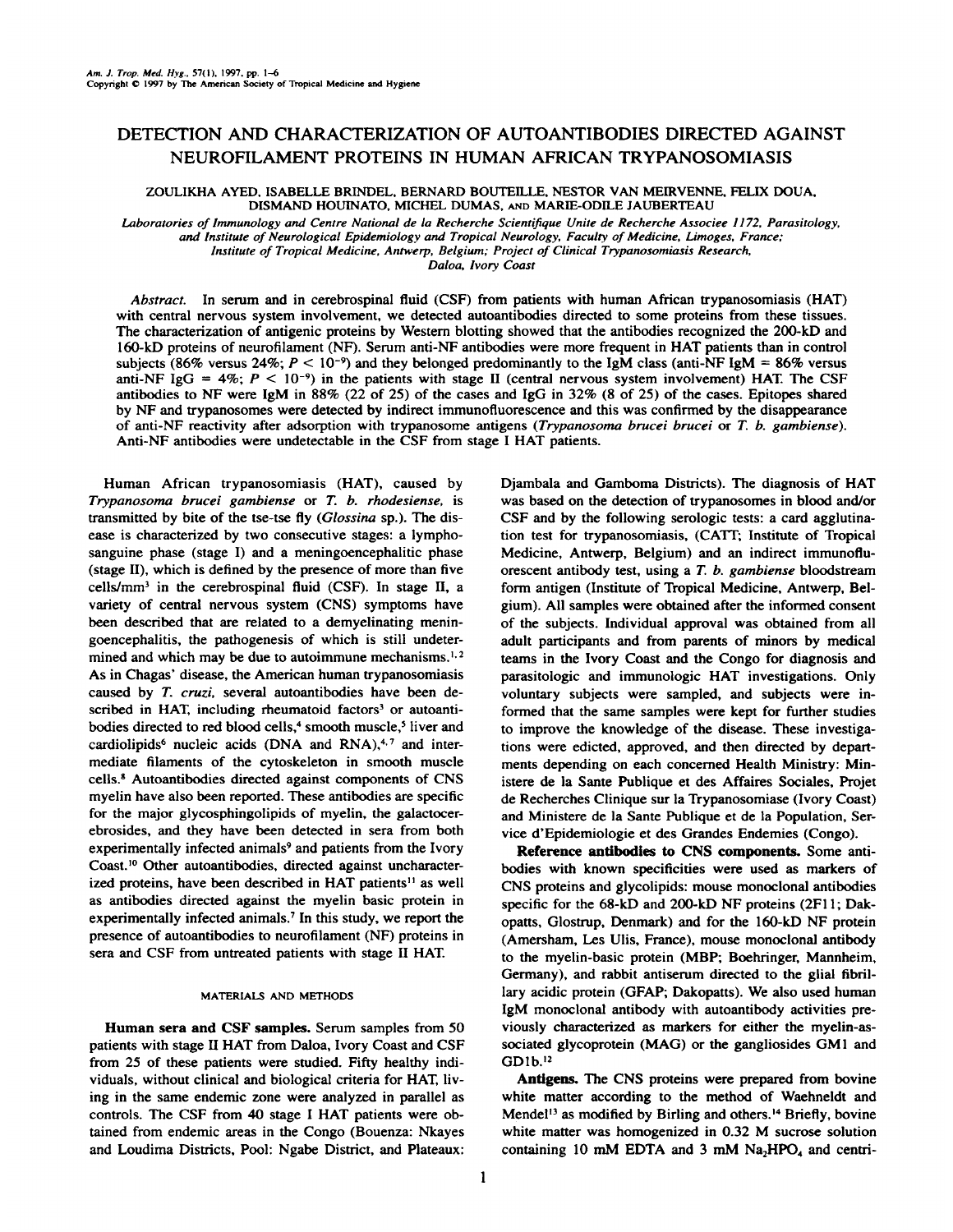**fuged** at  $18,000 \times g$  for 20 min. The pellet was washed twice **with the same sucrose solution and resuspended in 0.85 M sucrose solution. The myelin fraction was isolated atthe in** terface of the sucrose solution after centrifugation at 50,000  $\times$  **g** for 90 min, lyophilized, and extracted with by 2:1 (v/v) **chloroform-methanol. '5**

Purified 200-kD NF protein from bovine brain was sup **plied by ICN Biomedicals (Costa Mesa, CA) and a mixture of the three purified NF proteins (68, 160, and 200 kD) from bovine spinal cord was obtained from Boehringer. Thin** blood films and a pure centrifugation pellet of T. b. brucei **strain Antwerp Trypanozoon Antigen Type (Antat) 1.1 and** *T. b. gambiense strain Lille Trypanozoon Antigen Type (Li* tat) 1.3 obtained from inoculated mice were kindly donated **by the Central Serum Bank for Sleeping Sickness** (ThR/WHO Project, Institute of Tropical Medicine, Ant werp, Belgium).

**Immunochemical studies. Proteins purified from white matter were separated on 7.5%, 10%, and 12% gels by so dium dodecyl sulfate—polyacrylamide gel electrophoresis as** described by Laemmli<sup>16</sup> and compared with molecular **weight markers (Biorad SA,Ivry/Seine, France). After dcc trotransfer onto nitrocellulose sheets (HAHY 0.45 mm; Mil** lipore, St. Quentin-Yvelines, France) according to the pro **cedures of Towbin and others,'7 the blots were saturated for** 2 hr at room temperature with a 3% bovine serum albumin **(Sigma, St. Louis, MO) solution in phosphate-buffered sa line (PBS), pH 7.2, containing 0.01% Tween 20. Human** serum and CSF samples were diluted 1:100 and 1:25, re **spectively, with the same diluent and allowed to react as for saturation. Horseradish peroxidase–conjugated**  $F(ab')$ , **fragments anti-human IgG (1 :2,000 dilution; Cappel, Westches ter, PA) or anti-human 1gM (1: 1,000 dilution; Dakopatts) were then incubated for 90 mm at room temperature and the final enzyme activities were revealed using 0.5 mg/ml of diaminobenzidine (Sigma) in 0.05 M Tris-HCI, pH 7.6, con** taining  $0.01\%$  H<sub>2</sub>O<sub>2</sub>. Control assays were performed with antibodies of known specificity to CNS proteins: a human **anti-MAG 1gM, mouse monoclonal antibodies to MBP and the 68-kD, 200-kD, and l60-kD NF proteins, and rabbit an** tiserum to GFAP at a I:100 dilution. Conjugate controls **were obtained by omitting human serum. The reactive hu man sera and CSF were also studied by a Western blotting procedure with purified 200-kD protein and a mixture of the** three purified NF proteins.

**Adsorption studies of human sera with anti-NF reactivity were performed with purified 200-kD NF protein (at a an** tigen:IgM concentration ratio of 10:4) or with trypanosome **antigens (T. b. brucei and T. b. gambiense) from frozen pd lets (at a antigen:IgM concentration ratio of 9:1). After ad sorption, sera were tested by Western blotting with CNS pro teins.**

**Immunocytochemical studies. The reactivity of human sera with NF proteins was determined by indirect immuno fluorescence studies with the neuroblastic subclone SH-SY 5Y of the human neuroblastoma cell line SK-N-SH (kindly provided by Dr.B. Spengler, Sloan-Kettering Institute, New York, NY) cultured in Dulbecco's modified Eagle's medium (Gibco, Paisley, United Kingdom) with 10% fetal calf Se** rum.<sup>18</sup> Briefly, cells were fixed in 4% paraformaldehyde for **15 mm at room temperature and permeabilized with 90%** **ethanol** for 1 min at  $-20^{\circ}$ C. A 30-min saturation with  $10\%$ **sheep serum (Gibco)in PBS then preceded a 1-hr incubation at room temperature with human sera diluted 1:100 in the same saturation solution. Identification of neurons was done by double-staining with monoclonal antibodies to NF pro teins diluted 1:50. After further washing with PBS, the slides** were stained with fluorescein-labeled rabbit  $\text{IgG F(ab')}_2$  frag $m$ ents to human  $\mu$  chain or rhodamine-tagged rabbit anti**bodies to mouse immunoglobulins (Dakopatts) used at a 1:** 100 dilution.

**Thin blood films with T. b. brucei (strains Antat 1. 1 and Antat 1.2), T. b. gambiense (strain Litat 1.3), T. b. rhode** siense (strain Antat 25.1), and T. evansi (strain Rode Try**panozoon Antigen Type, Rotat 1.2) were used to search for a common reactivity between trypanosome and CNS com ponents. After fixation with acetone, the slides were sate rated as before. Antibodies to NF proteins, MAG, and gan gliosides GM1 and GD1b were diluted 1:50, allowed to react for 60 mm at room temperature, and revealed with fluores cein conjugates.**

**RESULTS**

Detection and characterization of antigenic proteins. **Some sera and CSF from patients with HAT reacted with the same CNS proteins. These autoantibodies were directed @ against two proteins with molecular masses of 200 kD and** 160 kD.The 200-kD and l60-kD proteins were identified as **NF proteins on the basis of their relative mobilities, which were similar to those of proteins recognized by the mouse anti-NF monoclonal antibodies (Figure 1) and by the strong reactivity of sera with the 200-kD protein (Figure 2) and the mixture of the 200-kD, 160-kD, and 68-kD purified NF pro teins (Figure 3). Specificity was determined by the reactivity of these sera on neuroblastoma cells double-labeled with mouse monoclonal antibodies specific for the 68-kD and** 200-kD NF proteins. Indeed, the patients' anti-NF sera stained the cytoplasm of these cells with the same pattern as **the anti-NF controls (Figure 4). The abolition of this reac tivity by adsorption of patients' sera with the purified** 200-kD NF protein confirmed the anti-NF specificity of **these antibodies, suggesting that the patients' antibodies were directed to some epitopes common to the 200-kD and** 160-kD proteins. The reactivity of an irrelevant non-HAT **control serum directed to another antigen (MAG) was un affected by the adsorption procedure on the 200-kD NF pro tein.**

Characterization of antibody isotypes. In serum, the **reactivity with the 200-kD and 160-kD NF proteins was de tected in 86% of the patients with HAT and in 24% of the control subjects. All reactive HAT sera contained predomi nantly 1gM antibodies to the 160-kD and 200-kD proteins** (anti-NF 1gM = 86% versus anti-NF 1gG = 4%;  $P < 10^{-9}$ ) **in contrast to the reactive non-HAT sera, which had 1gM and IgG antibodies in the same proportions.**

**In CSF, the same reactivity with the 200-kD and 160-kD NF proteins was detected in 88% of the patients and this reactivity** belonged to the  $1$ gM class (anti-NF  $1$ gM =  $88\%$ **versus** anti-NF  $\text{IgG} = 32\%$ ;  $P < 10^{-4}$ ). All patients with anti-NF antibodies in the CSF had the same anti-NF anti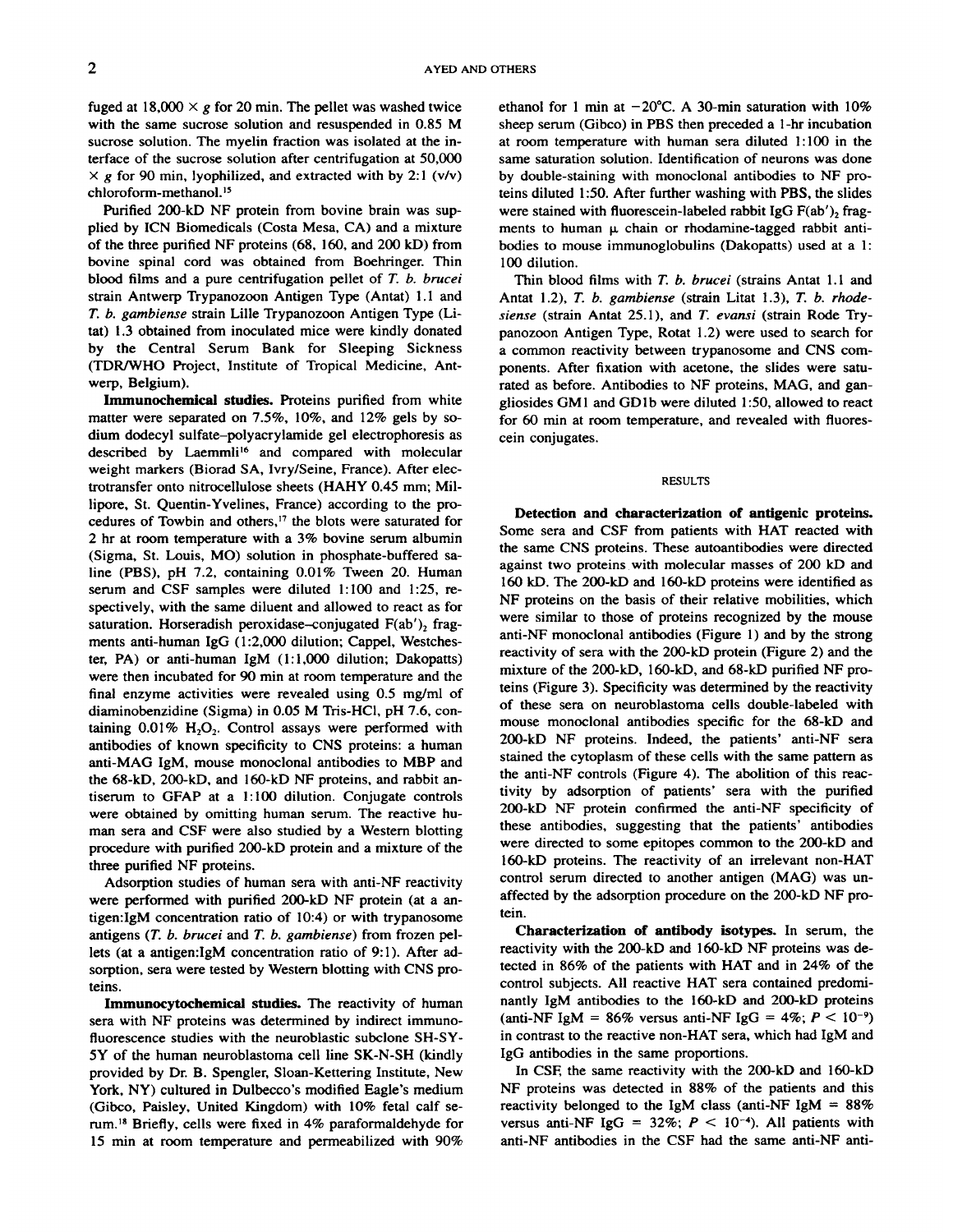

**Fiouar 1. Reactivity ofa patient's serum (lane b) with the 200 and 160-kD proteins from the central nervous system by Western blotting (after sodium dodecyl sulfate—polyacrylamidegel electro phoresis** on a 10% gel) detected by anti-human  $\mu$  chain peroxidase **conjugate. Reactivity of the mouse monoclonal anti-neurofilament (NF) antibody2F11 directedagainstthe 200-kDNF protein(lanea) revealed by anti-mouse immunoglobulin peroxidase conjugate.**

**ab**

**bodies in the serum. No reactivity with purified NF proteins was detected in CSF from stage I HAT patients.**

**Detection of epitopes common to NF and trypano** somes. The presence of epitopes common to trypanosome **and CNS components was proved by the following results. In the indirect immunofluorescence tests on trypanosome smears performed with antibodies of known specificities di rected to CNS components, the anti-160-kD monoclonal an** tibody showed strong reactivity with the membrane and fla **gellum** of the **trypanosomes**  $T$ .  $b$ .  $b$ rucei  $(A$ ntat  $1.1)$ ,  $T$ .  $b$ . *gambiense (Litat 1.3), and T. evansi (Rotat 1.2) (Figure 5).* **Western blotting showed that the anti-160-kD and anti** 200-kD NF monoclonal antibodies reacted with a trypano **some protein with a molecular weight greater than 200 kD** (Figure 6). These two methods showed that no reactivity was **observed with T. b. rhodesiense (Antat 25.1) and T. b. brucei (Antat 1.2). The adsorption of HAT sera with trypanosome antigens abolished the serum reactivity with the 200-kD and** 160-kD NF proteins, suggesting a common epitope shared **by these proteins.**

**Fiouar 2. Reactivity of a patient's serum with purified 200-kD,** 160-kD, and 68-kD neurofilament (NF) proteins by Western blotting **(after sodium dodecyl sulfate—polyacrylamide gel electrophoresis on a 7.5% gel). Reactivity with the 200-kD and l60-kD NF proteins (lane a) detected by anti-p. chain peroxidase conjugate; reactivity of control monoclonal antibodies to 200-kD and l60-kD NF proteins (2Fl 1, [lane biand anti-l60 kD [lane c]) detected by peroxidase conjugated anti-mouse antiserum. The 68-kD NF protein is recog nized only by monoclonal antibody 2FlI (lane b).**

## **DISCUSSION**

**In a majority of patients with HAT, we detected serum and CSF autoantibodies directed to two nervous system pro teins. The identification of the specificities of these antibod ies revealed that they reacted with two proteins from neu ronal intermediate filaments: the 200-kD and l60-kD NF proteins, with the preponderant reactivity being against the 200-kD protein. These anti-NF antibodies belonged mainly to the 1gM class.**

**The pathogenic significance of the anti-NF antibodies is** still controversial. These antibodies have been described in **sera from healthy subjects,'92' as seen in 24% of our control subjects, and they mainly react with NF-H (200 kD) in 27% of Caucasians, as reported by Toh and others2' without re** ports of antibodies to NF in other races. Therefore, these antibodies belong to the group of natural autoantibodies di **rected against proteins of the intermediate filaments or to other cytoskeleton proteins, such as anti-actin, anti-tubulin, and anti-vimentin antibodies.22 23These natural anti-NF an** tibodies are mainly of the IgG class'9 or belong to the 1gM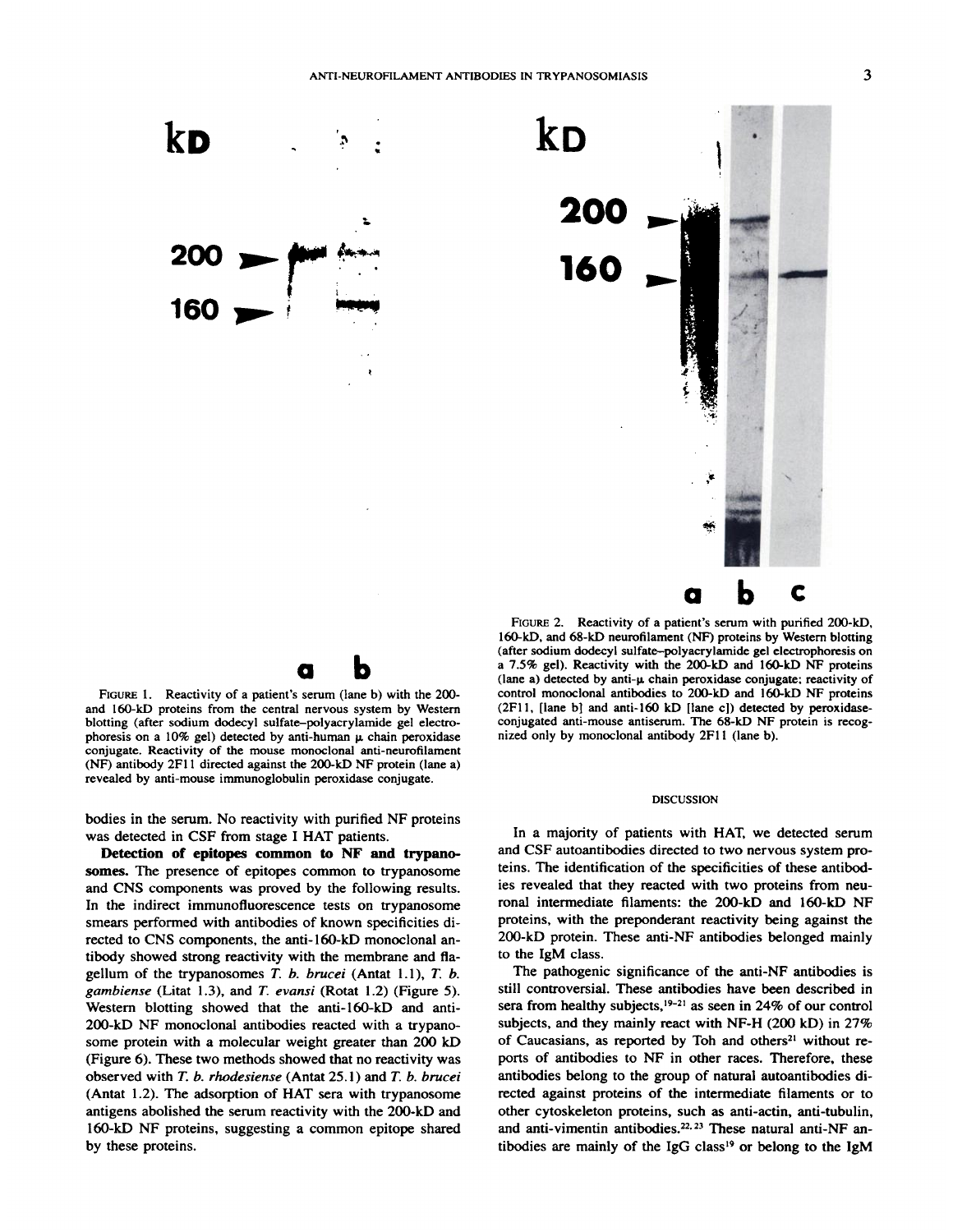

**FIGURE3. Reactivity of a patient's serum (lanea) with the pu** rified 200-kD neurofilament protein by Western blotting (after so**dium dodecyl sulfate—polyacrylamide gel electrophoresis on a 10% gel) detected by anti-p.peroxidase conjugate (control conjugate, lane b).**

**and IgG classes in equal proportions,2° as in our control** group.

**Anti-NF antibodies have also been reported in different diseases of the nervous system. Some of them are of degen** erative origin, affecting primarily the neurons (Alzheimer's **disease, Parkinson's disease, amyotrophic lateral sclero 20, 24 Other diseases such as multiple sclerosis are linked to an autoimmune otigin.@ In all of these instances as in our study, the antibodies are polyclonal. In certain cases, the anti-NF activity is related to an immunoglobulin monoclonal and isassociated with axon damage of the pe** ripheral nervous system.<sup>26-28</sup>

**The detection of anti-NF antibodies during infectious dis** eases, as in acute viral hepatitis,<sup>29</sup> could be the consequence **of nonspecific stimulation of B cells producing natural au bod3°3' Another possibility is an immune response directed to different epitopes of the causative infecting agent with molecular mimicry to self antigens, inducing a cross** reactivity to intermediate filaments.<sup>32, 33</sup> In our study, the pro**duction ofanti-NF autoantibodies may result from similar mechanisms. A nonspecific stimulation of B lymphocytes during HAT is suggested by the high serum immunoglobulin levels in these patients, mainly 1gM (mean level 25.8 gIL), as determined by nephelometry (Behring, Rueil-Malmaison,**



FIGURE 4. Cytoplasmic staining of neuroblastoma cells by a patient's serum containing anti-neurofilament antibodies revealed by fluorescein-conjugated anti-human  $\mu$  chain (original magnification **x 400).**

**France). The cross-reactivity between the trypanosome and NF is shown by the detection of common epitopes proven** by the abolition of the anti-NF activity after adsorption of sera with trypanosome antigens and by staining of trypano**somes with anti-NF monoclonal antibodies. The pathogenic ity of anti-NF antibodies in neurologic disorders occurring in HAT remains to be determined. As for the antibodies to intermediate filaments that are frequently observed during HAT' or the model of experimental disease in rabbits in** fected with *T. b. brucei*,<sup>34</sup> anti-NF antibodies are sometimes **reactive with other intracellular components such as DNA2' and 635 or with the cell membrane,2' thus potentially enabling** them to cause cellular damage.<sup>19, 28</sup>

**The reactivity with NF proteins has not previously been reported in HAT A single study described serum autoanti**



**FIGURE 5. Reactivity of mouse monoclonal antibody anti** l60-kD neurofilament protein with flagellum and undulating mem **brane of trypanosomes by indirect immunofluorescence with fluo rescein-conjugated anti-mouse immunoglobulin antibodies (original magnification x 400).**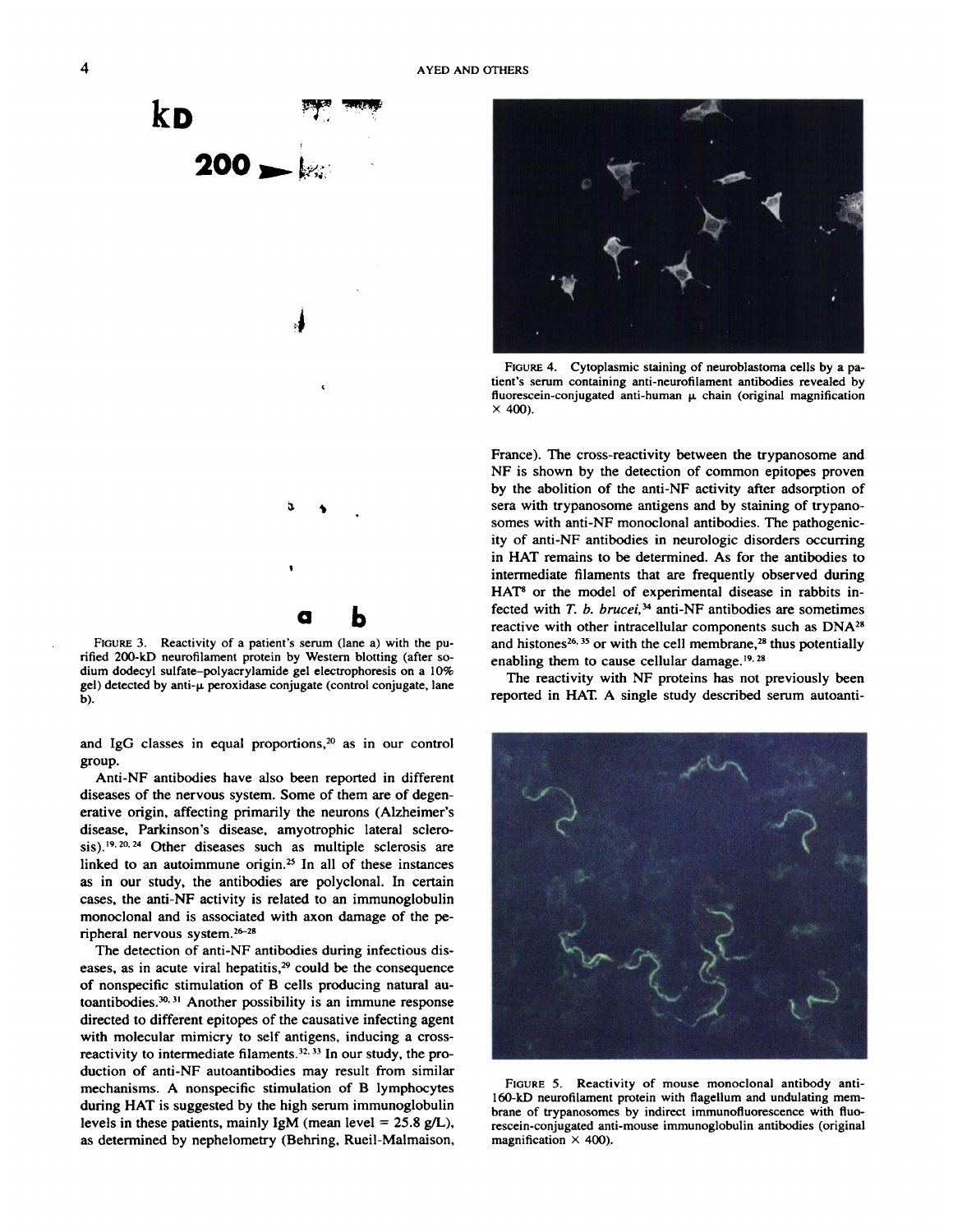

FIGURE 6. Reactivity of mouse monoclonal antibodies anti-200 kD (lane b) and anti-160 kD (lane c) neurofilament proteins with trypanosome proteins from Trypanosoma brucei gambiense strain Litat 1.3 by Western blotting (after sodium dodecyl sulfate-polyacrylamide gel electrophoresis on a 10% gel) and control anti-mouse immunoglobulin peroxidase conjugate (lane d). Lane  $a =$  molecular weight markers.

bodies directed to CNS proteins in 23.1% of the sera of patients with stage I HAT and in 71.4% of those with stage II HAT.<sup>11</sup> These investigators described a preponderant reactivity to a 25-kD protein of antibodies belonging to both the IgG and IgM classes. The detection of antibodies recognizing epitopes expressed by the proteins of neuronal cytoskeleton and by trypanosomes suggests that the microtubular structure of the undulating membrane and flagellum of the trypanosome<sup>36, 37</sup> might contain peptide sequences common to NF.

The finding of anti-NF IgM autoantibodies in the CSF of 88% of the patients with stage II HAT led us to search for these autoantibodies in the CSF from 40 stage I patients from the Congo. No anti-NF IgM antibodies were detected in samples from these patients by Western blotting. These data argue for the possible participation of these autoantibodies in the neurologic involvement associated with stage II of this disease. However, the pathogenetic mechanisms of these antibodies to NF in HAT remain to be determined.

Acknowledgments: We thank Dr. A. Stanghellini (Service des Grandes Endemies, Brazzaville, Congo) and Dr. S. Bisser for participation in this study.

Financial support: This work was supported in part by Conseil Regional du Limousin and Ministere Francais de la Cooperation (CAMPUS no. 93/41, 118/CD/89/VI/IGE).

Authors' addresses: Zoulikha Ayed, Isabelle Brindel, and Marie-Odile Jauberteau, Laboratory of Immunology, Faculty of Medicine, 2 Rue du Docteur Marcland, 87025 Limoges Cedex, France. Bernard Bouteille, Laboratory of Parasitology, University Hospital, 2 Avenue Martin Luther King, 87042 Limoges Cedex, France. Nestor Van Meirvenne, Laboratory of Serology, Institute of Tropical Medicine, Nationalestraat 155, B-2000, Antwerp, Belgium. Felix Doua, Project of Clinical Trypanosomiasis Research, Daloa, Ivory Coast. Dismand Houinato and Michel Dumas, Institute of Neurological Epidemiology and Tropical Neurology, Faculty of Medicine, 87025 Limoges, France.

## **REFERENCES**

- 1. Hunter CA, Kennedy PGE, 1992. Immunopathology in central nervous system human African trypanosomiasis. J Neuroimmunol 36: 91-95.
- 2. Poltera AA, Hochmann A, Pudin W, Lambert PH, 1980. Trypanosoma brucei brucei: a model for cerebral trypanosomiasis in mice, an immunological, histological and electromicroscopic study. Clin Exp Immunol 40: 496-507.
- 3. Kazyumba G, Berney M, Brighouse G, Cruchaud A, Lambert H, 1986. Expression of B cell repertoire and autoantibodies in human African trypanosomiasis. Clin Exp Immunol 65:  $10 - 18$
- 4. Kobayakawa T, Louis J, Shozo I, Lambert PH, 1979. Autoimmune response to DNA, red cells, and thymocyte antigens in association with polyclonal antibody synthesis during experimental African trypanosomiasis. J Immunol 122: 296-301.
- 5. Wolga JI, Ribeiro CD, Gaillat JP, Stahl JP, Micoud M, Gentilini M, 1981. Autoanticorps dans les trypanosomiases humaines Africaines (anticorps anti-muscle lisse au cours d'une maladie a Trypanosoma gambiense. Bull Soc Pathol Exot 74: 676-684.
- 6. MacKenzie AR, Boreham PFL, 1974. Autoimmunity in trypanosome infections. I. Tissues autoantibodies in Trypanosoma brucei infections of the rabbit. Immunology 26: 1225-1238.
- 7. Hunter CA, Jennings FW, Tierney JF, Murray M, Kennedy PGE, 1992. Correlation of autoantibody titres with central nervous system pathology in experimental African trypanosomiasis. J Neuroimmunol 41: 143-148.
- 8. Anthoons JAMS, Van Marck EAE, Gigase PLJ, 1986. Autoantibodies to intermediate filaments in experimental infections with Trypanosoma brucei gambiense. Z Parasitenkd 75: 443-452.
- 9. Jauberteau MO, Ben Younes-Chenoufi A, Amevigbe M, Bouteille B, Dumas M, Breton JC, Baumann N, 1991. Galactocerebrosides are antigens for immunoglobulins in sera of an experimental model of trypanosomiasis in sheep. J Neurol Sci 101: 82-86.
- 10. Amevigbe M, Jauberteau-Marchan MO, Bouteille B, Doua F, Breton JC, Nicolas JA, Dumas M, 1992. Human African trypanosomiasis: presence of antibodies to galactocerebrosides. Am J Trop Med Hyg 45: 652-662.
- 11. Asonganyi T, Lando G, Ngu JL, 1989. Serum antibodies against human brain myelin proteins in Gambian trypanosomiasis. Ann Soc Belg Med Trop 69: 213-221.
- 12. Jauberteau MO, Gualde N, Preud'homme JL, Rigaud M, Gil R, Vallat JM, Baumann N, 1990. Human monoclonal IgM with autoantibody activity against two gangliosides (GM1 and GD1b) in a patient with motor neuron syndrome. Clin Exp Immunol 80: 186-191.
- 13. Waehneldt TV, Mendel P, 1970. Proteins of rat brain myelin. Extraction with sodium dodecyl sulfate and electrophoresis on analytical and preparative scale. FEBS Lett 9: 209-212.